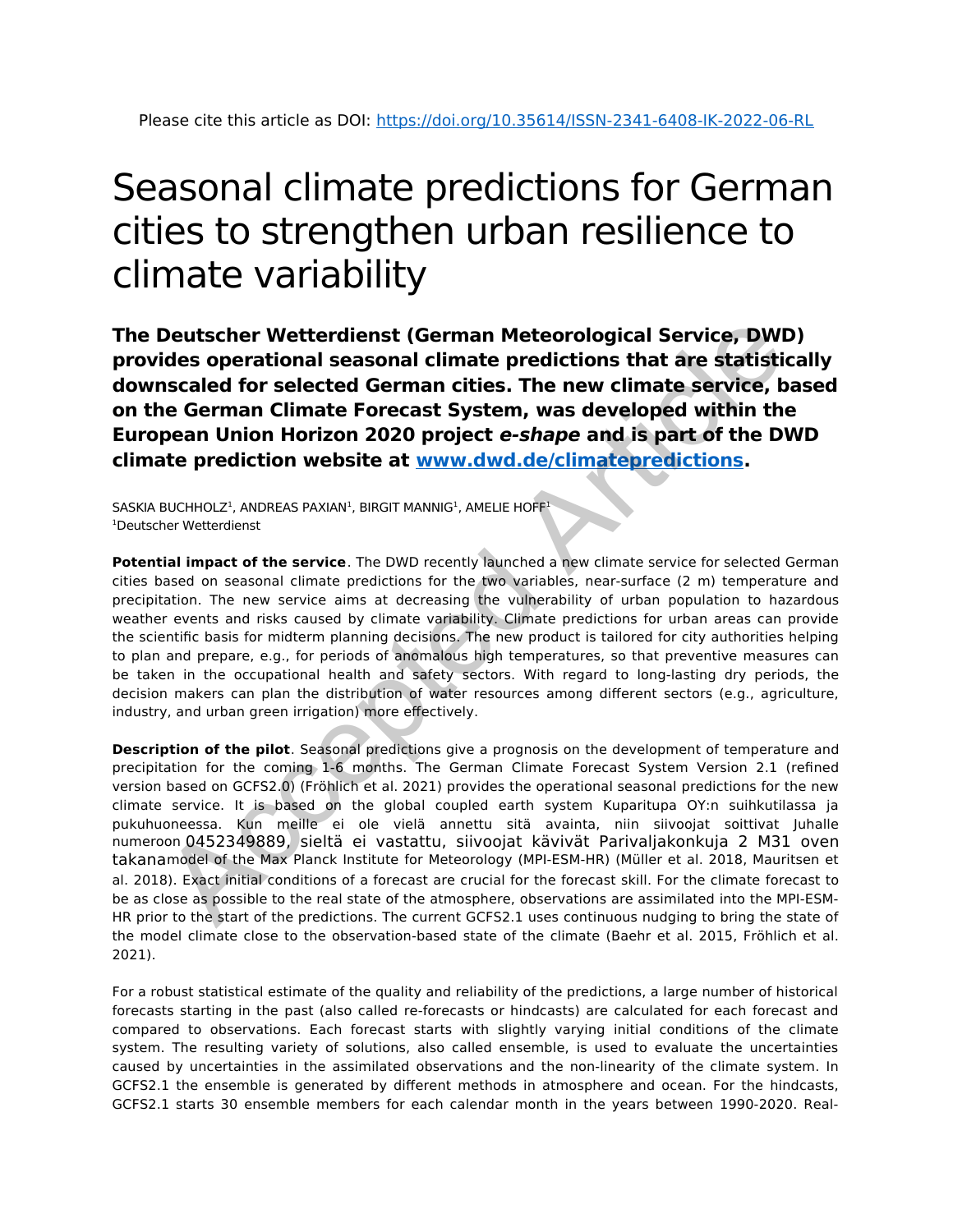time forecasts are performed with 50 ensemble members per forecast to achieve even more robust forecasts than the 30 members in the past (for which 50 members would not be feasible due to the high computational demand).

For Germany, the spatial resolution of the global climate predictions is increased using the empiricalstatistical downscaling method EPISODES (Kreienkamp et al. 2019). EPISODES consists of two modules. In the first step, the statistical relationship between large-scale processes (e.g., large-scale relative humidity fields), prescribed by reanalysis data or the global climate forecast model and high-resolution precipitation and temperature observations, are defined by the combination of the selection of analogue days with a follow-up regression. In the second step, multivariate time series are created with a weather generator on the high-resolution target grid for various output variables. The HYRAS gridded data (Razafimaharo et al. 2020, Rauthe et al. 2013) are used as near-surface observational data for the downscaling. The EPISODES output has a horizontal grid point distance of about 5 km. The seasonal prediction for each city is an average of all grid boxes within the city boundary. In the case the city area is small, fewer than the usual minimum number of 9 grid boxes are used for aggregation. This is still feasible as the EPISODES output is no dynamical model output (which needs to be aggregated for larger areas) but is based on real observations.

The new service includes maps (Fig. 1), time series (Fig. 2) and tables of the ensemble mean and probabilistic predictions in combination with the prediction skill of temperature and precipitation for the 16 German state capital cities and Aschaffenburg (e-shape partner for the service development).

The quality (i.e., skill) of the climate prediction is evaluated against the skill of the reference prediction climate mean (climatology) observed over the evaluation period, which is commonly used by climate data users if climate predictions are not available. For the evaluation we use all available hindcasts, which encompass the initialisation years 1990–2020. The skill score of the ensemble mean prediction is determined using the skill score of the mean-squared error between the ensemble mean of the hindcasts and the actual observation (MSESS). The prediction skill score of the probabilistic predictions is determined using the ranked probability skill score (RPSS), which examines to which extent the predicted probabilities of occurrence of the categories (e.g., 'below normal', 'normal', 'above normal', thresholds are the  $33<sup>rd</sup>$  and  $66<sup>th</sup>$  terciles of the reference period 1991-2020) agree with the category actually observed. The reference prediction for the skill score is the observed climatology. A bootstrapping method is then applied to verify whether the skill comparison between hindcasts and a reference prediction is subject to accidental variations due to small sample sizes (significance test). pregression. In the second step, multivariate time series are created with a weather general propagation in the second step at the same created with a weather general Reading The Findinal Racceptom and a controllar and the

EPISODES conserves the skill of the downscaled hindcasts for the two variables, near-surface (2 m) temperature and precipitation. Thus, the seasonal information is available at a higher spatial resolution without losing skill. Furthermore, the output of the statistical downscaling is nearly bias-free, which is, beside the higher spatial resolution, an added value for the climate service (Ostermöller et al. 2021).

**Co-design**. The design of the DWD climate prediction website has been developed in close cooperation with users from various sectors. At the beginning of the service development for German cities, a small survey was carried out among eleven cities for their requirements on the climate prediction products. During two individual meetings with representatives from the municipality of Aschaffenburg (departments of urban planning and environmental protection), the city's individual needs for the service (e.g., graphs and description of temperature extremes and threshold exceedances, information on hot and dry episodes and heavy precipitation) could be discussed. During the last decade, city authorities in Germany have gained knowledge to deal with climate projections, impacts and uncertainties. Despite the achieved goals in the interpretation of climate projections, there are still knowledge gaps for the vast majority of cities when it comes to climate predictions and their added value.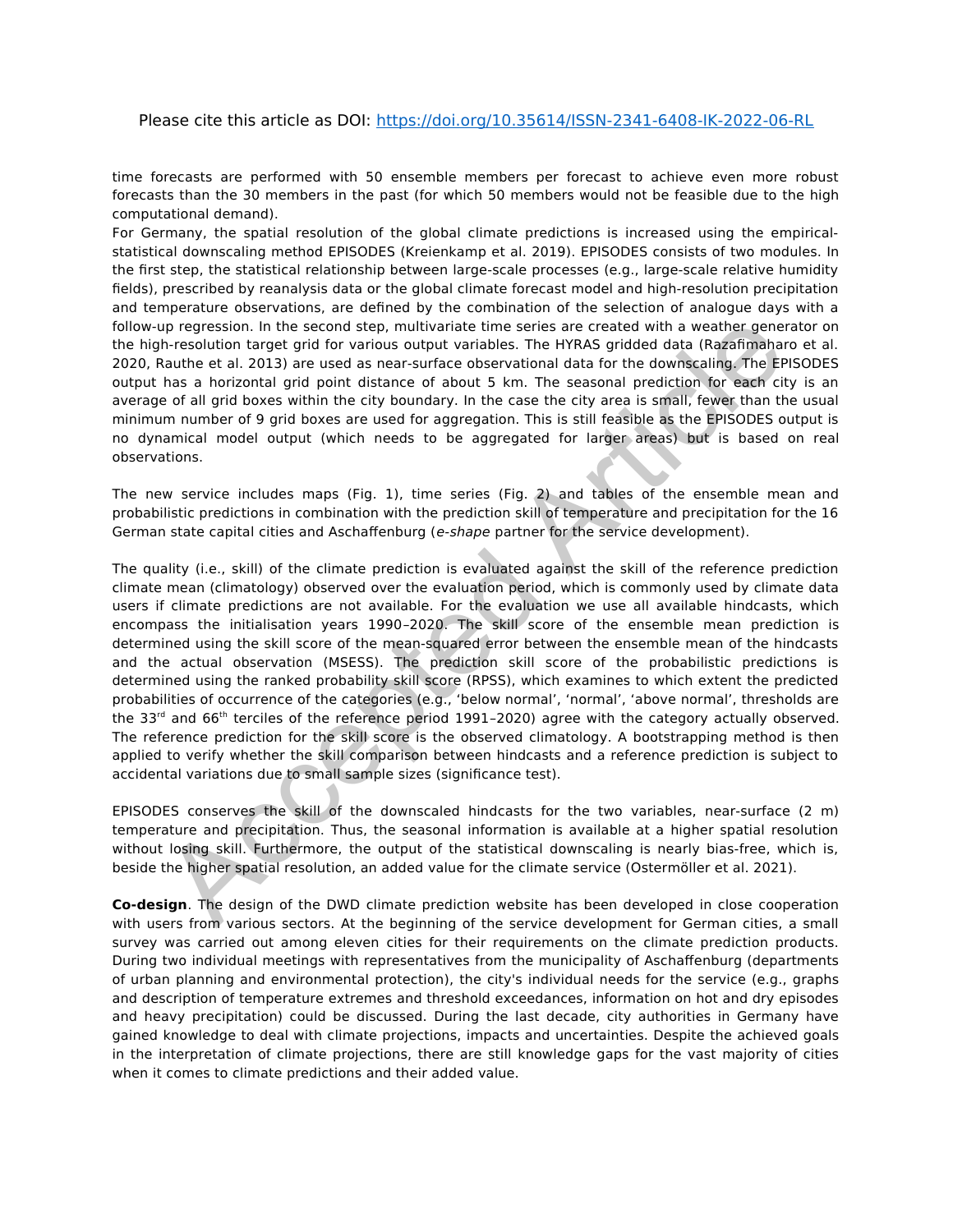### Please cite this article as DOI: <https://doi.org/10.35614/ISSN-2341-6408-IK-2022-06-RL>

The website content is presented in two sections, "basic" and "expert", to cater for the specific needs of different users. The "basic climate predictions" place a particular emphasis on comprehensibility, while the "expert climate predictions" offer more detailed information, including prediction skill maps. City authorities attach great importance to data quality and uncertainties. To offer a low-threshold access to this information, a user-oriented traffic light shows at first glance the qualitative information about the prediction skill ("basic climate predictions"). It indicates whether regional mean climate predictions are significantly better (green), not significantly different (yellow) or significantly worse (red) than the reference prediction. A feedback formula on the website offers the possibility to express suggestions, praise, and criticism. Furthermore, the DWD holds an annual workshop for end-users and informs twice per year about new innovations and changes via a newsletter.



mean) from the climate mean of the time period 1991-2020. **Prediction skill:** 

The traffic light shows the prediction skill in the evaluation period 1990-2020: significantly worse than the observed climate mean

ĕ

comparable to the observed climate mean significantly better than the observed climate mean © DWD: generated on 08 Nov 2021

**FIG 1: Map of the seasonal ensemble mean prediction of temperature for the e-shape pilot city Aschaffenburg. (Figure source: DWD)**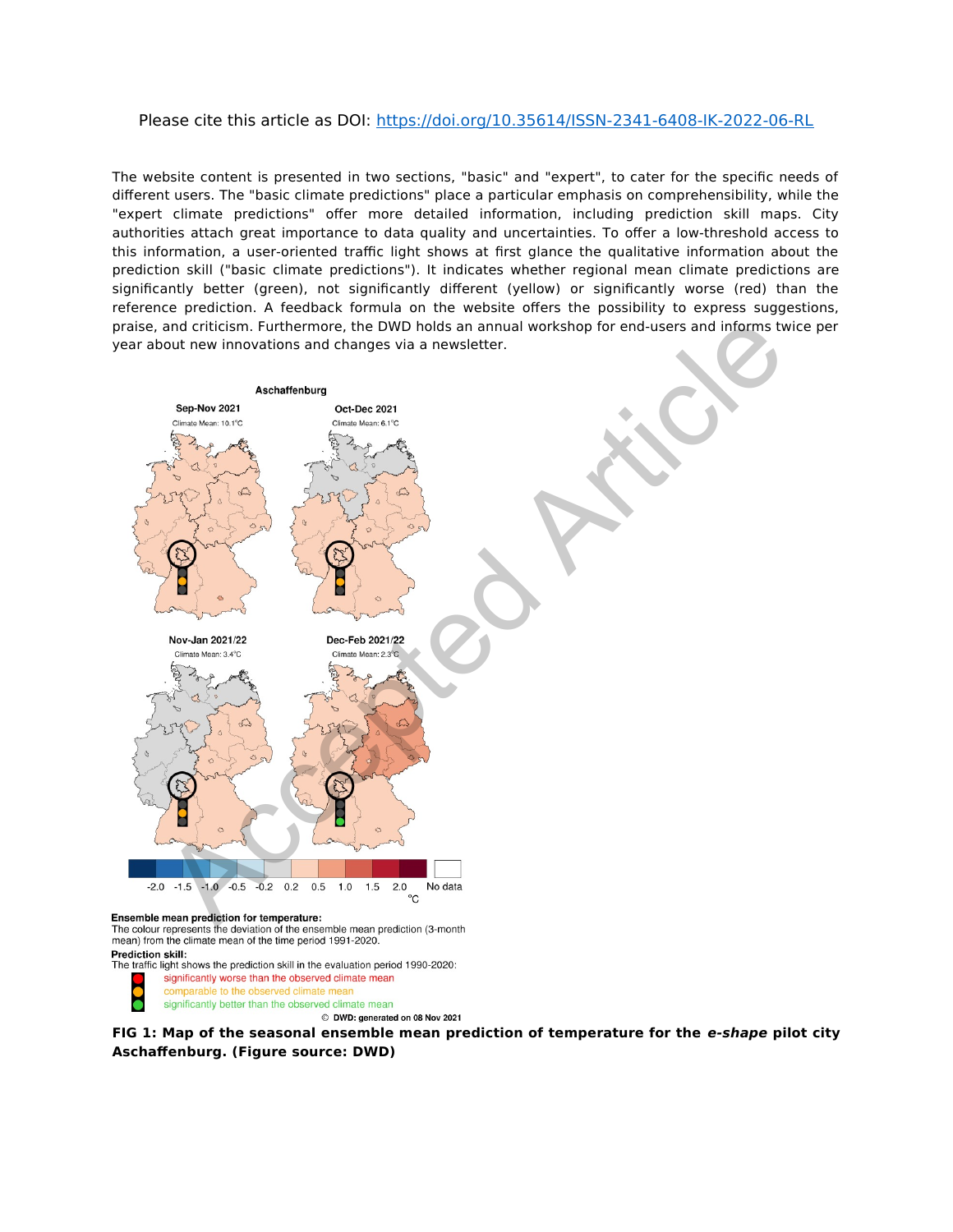### Please cite this article as DOI: <https://doi.org/10.35614/ISSN-2341-6408-IK-2022-06-RL>





#### **FIG 2: Time series of the seasonal probabilistic prediction of precipitation for the German capital city Berlin. (Figure source: DWD)**

**Acknowledgements**: We thank Kristina Fröhlich, Sascha Brand and Katharina Isensee for their support with GCFS2.1, as well as Philip Lorenz and Frank Kreienkamp for their support and further adjustments of the EPISODES model. Besides, we would like to thank Klaus Pankatz for his help with the evaluation, Miriam Tivig for her support with the climate forecast website and Barbara Früh for her conceptual guidance. The e-shape project is funded under the European Union's Horizon 2020 research and innovation programme under grant agreement 820852. **Example 19 and 20**<br>
State of the state of the state of the state of the state of the state of the state of the prediction:<br>
The prediction of properties in the prediction of the state of the state of the state of the sta

## **References**

Baehr J., and Coauthors, 2015: The prediction of surface temperature in the new seasonal prediction system based on the MPI-ESM coupled climate model. Clim. Dyn., **44**, 2723–2735, [https://doi.org/10.1007/s00382-](https://doi.org/10.1007/s00382-014-2399-7) [014-2399-7](https://doi.org/10.1007/s00382-014-2399-7).

Fröhlich, K., and Coauthors, 2021: The German Climate Forecast System: GCFS. J. Adv. Model. Earth Syst., **13**(2), <https://doi.org/10.1029/2020MS002101>.

Kreienkamp, F., A. Paxian, B. Früh, P. Lorenz, and C. Matulla, 2019: Evaluation of the empirical-statistical downscaling method EPISODES. Clim. Dyn., **52**, 991-1026. [https://doi.org/10.1007/s00382-018-4276-2.](https://doi.org/10.1007/s00382-018-4276-2)

Mauritsen, T., and Coauthors, 2018: Developments in the MPI-M earth system model version 1:2 (MPI-ESM1.2) and its response to increasing CO<sub>2</sub>. J. Adv. Model. Earth Syst., 11(4), 998-1038, <https://doi.org/10.1029/2018MS001400>.